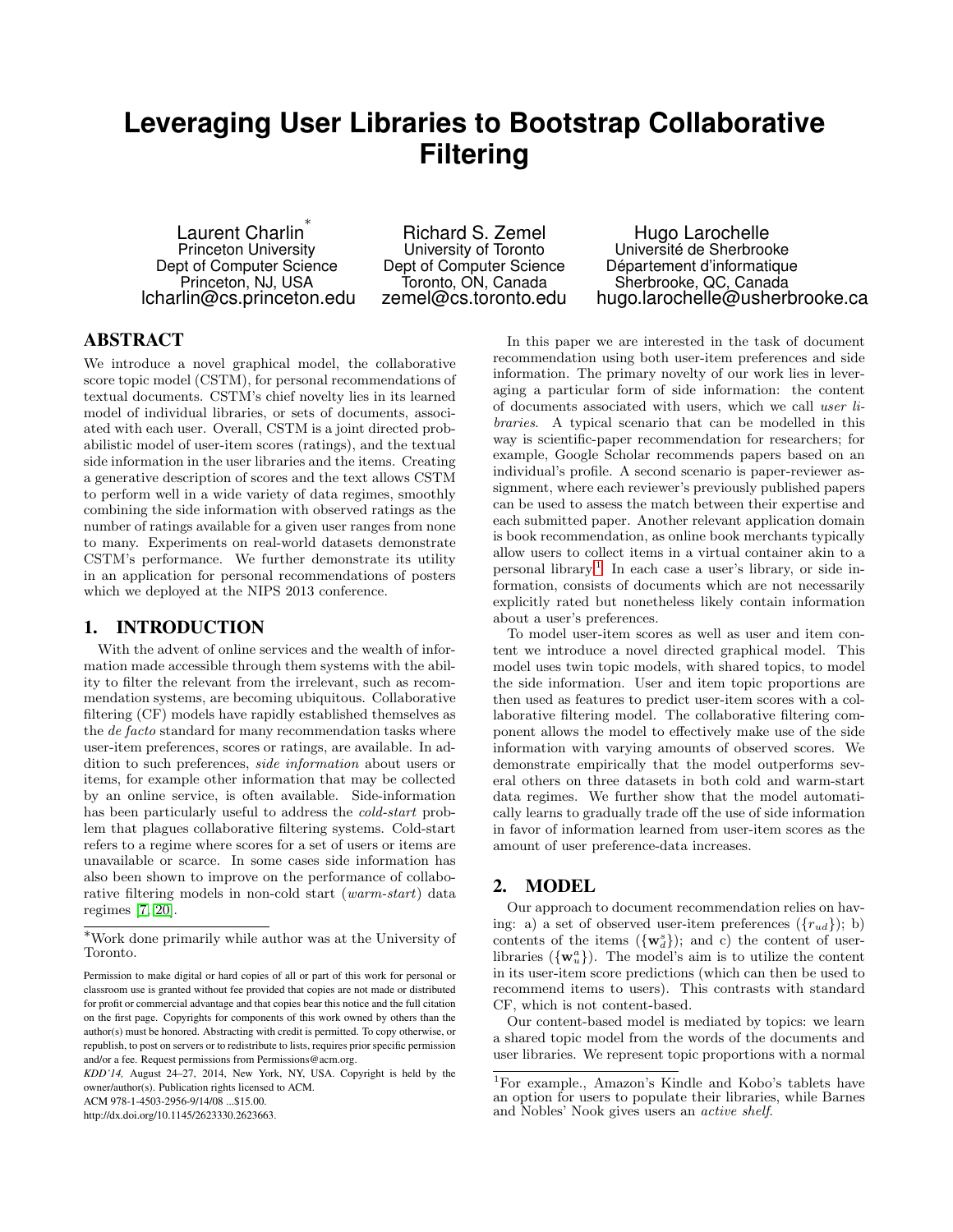distribution and realized topics  $z^u$  and  $z^d$  using the logistic normal [\[5\]](#page-8-2). User and item topic proportions offer a compact representation of user and item side information. We use these representations as covariates in a regression model to predict user-item preferences. The regression has two sets of parameters. The first are user-specific parameters on the item-topics covariates  $(\gamma_u)$ . The second are *compatibility parameters*, which are shared across users and items, and are based on the compatibility between the item topics and the topics of the user library  $(\theta)$ .

We now introduce the complete graphical model for this *collaborative score topic model (CSTM)*. A graphical representation of the model is given in Figure [1.](#page-1-0) The associated generative model is:

- Draw compatibility parameters:  $\theta \sim \mathcal{N}(0, \lambda_{\theta} I)$
- Draw shared-user parameters:  $\gamma_0 \sim \mathcal{N}(\mathbf{0}, \lambda_{\gamma_0} I)$
- For each user  $u = 1 \dots U$ :
	- Draw individual-user parameters:  $\gamma_u \sim \mathcal{N}(\mathbf{0}, \lambda_{\gamma}I)$
	- Draw user-topic proportions:  $\mathbf{a}_u \sim \mathcal{N}(\mathbf{0}, \lambda_a I)$
- For each document  $d = 1 \dots D$ : - Draw document-topic proportions:  $\mathbf{s}_d \sim \mathcal{N}(\mathbf{0}, \lambda_s I)$
- For all of user u's user-library words,  $n = 1...N$ :<sup>[2](#page-1-1)</sup>
	- Draw  $z_{un}^a \sim \text{Mult}(\text{softmax}(\mathbf{a}_u))$ - Draw  $w_{un}^a \sim \text{Mult}(\beta_{z_{un}^a})$
- Repeat the above for all of document  $d$ 's  $M$  words
- For each user-document pair  $(u, d)$ , draw scores:  $r_{ud} \sim \mathcal{N}((\mathbf{a}_u \otimes \mathbf{s}_d)^T \boldsymbol{\theta} + \mathbf{s}_d^T(\boldsymbol{\gamma}_0 + \boldsymbol{\gamma}_u), \sigma)$

where  $\mathcal{N}(\mu, \sigma^2)$  represents a normal distribution with mean  $\mu$  and variance  $\sigma^2$ ,  $\otimes$  stands for the elementwise product, softmax(**v**) =  $\frac{\exp(\mathbf{v})}{\sum_{v \in \mathcal{V}} \exp(v)}$  $\frac{\exp(\mathbf{v})}{k' \exp(v_{k'})}$ , and I is the identity matrix.

The specific parametrization of the preference regression is important. Our model is designed to perform well in both cold-start and warm-start data regimes. In cold-start settings the model needs the user's side information to predict user-item preferences. When the amount of observed preferences increases the model can gradually leverage that information, smoothly combining it with information gleaned from the side information to refine its model of missing preferences. To accomplish this, the regression model is separated in two parts: one part that exploits user side information  $((\mathbf{a}_u \otimes \mathbf{s}_d)^T \theta)$  and another that does not  $(\mathbf{s}_d^T(\boldsymbol{\gamma}_0 + \boldsymbol{\gamma}_u)).$ 

Item side information is incorporated by modulating the user information through an element-wise product. The weights  $\theta$  then serve several purposes: 1) they can act to amplify or reduce the effect of certain topics (for example diminish the influence of topics bearing little preference information); 2) they allow the model to more easily calibrate its output to the range of observed preference values; 3) changing the magnitude of  $\theta$  allows the model to control how much it uses the side information for preference prediction.

When user-item preferences are more abundant, the model can use them to learn a user-specific model,  $\gamma_u$ , over item features. Note that these user-specific parameters are combined with a shared set of parameters,  $\gamma_0$ , which allows for



<span id="page-1-0"></span>Figure 1: Graphical model for CSTM.

some transfer across users. The individual's  $\gamma_u$  can be used to increase that user's reliance on user-item preferences at the possible expense of item side information, as the joint magnitude of the  $\gamma$ 's defines the weights associated with this part of the model.

Our model learns a single set of topics to model user and item content. Sharing topics ensures that the user and item representations ( $\mathbf{a}_u$  and  $\mathbf{s}_d \ \forall u, \forall d$ ) are aligned and render their element-wise product meaningful.

## <span id="page-1-3"></span>2.1 The relationship between CSTM and standard models

Simplifying the proposed CSTM model in various ways produces other models that have been used for similar tasks. First, setting  $\gamma_0$  and  $\gamma_u$   $\forall u$  to zero and  $\theta$ 's to a vector of ones we obtain a version of a language model (LM) first used by  $[12]$  for a similar task.<sup>[3](#page-1-2)</sup>  $[12]$  and  $[7]$  used the LM in a preference prediction task and found its performance particularly strong in low-data regimes.

Further, setting  $\theta$  and  $\gamma_0$  to zero we obtain an individual user regression model (LR), which was shown to outperform purely collaborative filtering models in a similar preference prediction task with textual side information [\[7\]](#page-8-0).

By modelling preferences as a combination of user features and item features, our model can also be seen as an instance of collaborative filtering. Collaborative filtering models have proven to be extremely powerful for missing preference prediction problems [\[15,](#page-8-4) [14,](#page-8-5) [3\]](#page-8-6).

Finally, we have opted to represent topic proportions using a normal distribution instead of the more standard simplex representation used in latent Dirichlet allocation (LDA) [\[6\]](#page-8-7). This parametrization was proposed for correlated topic mod-

<span id="page-1-1"></span><sup>2</sup>For simplicity, we'll assume in the notation that all userlibraries contain N words and all item documents contains M words.

<span id="page-1-2"></span><sup>3</sup>One difference with our model is that since we represent users and items in topic space we do not have to handle normalization nor smoothing issues which are typical of wordspace models.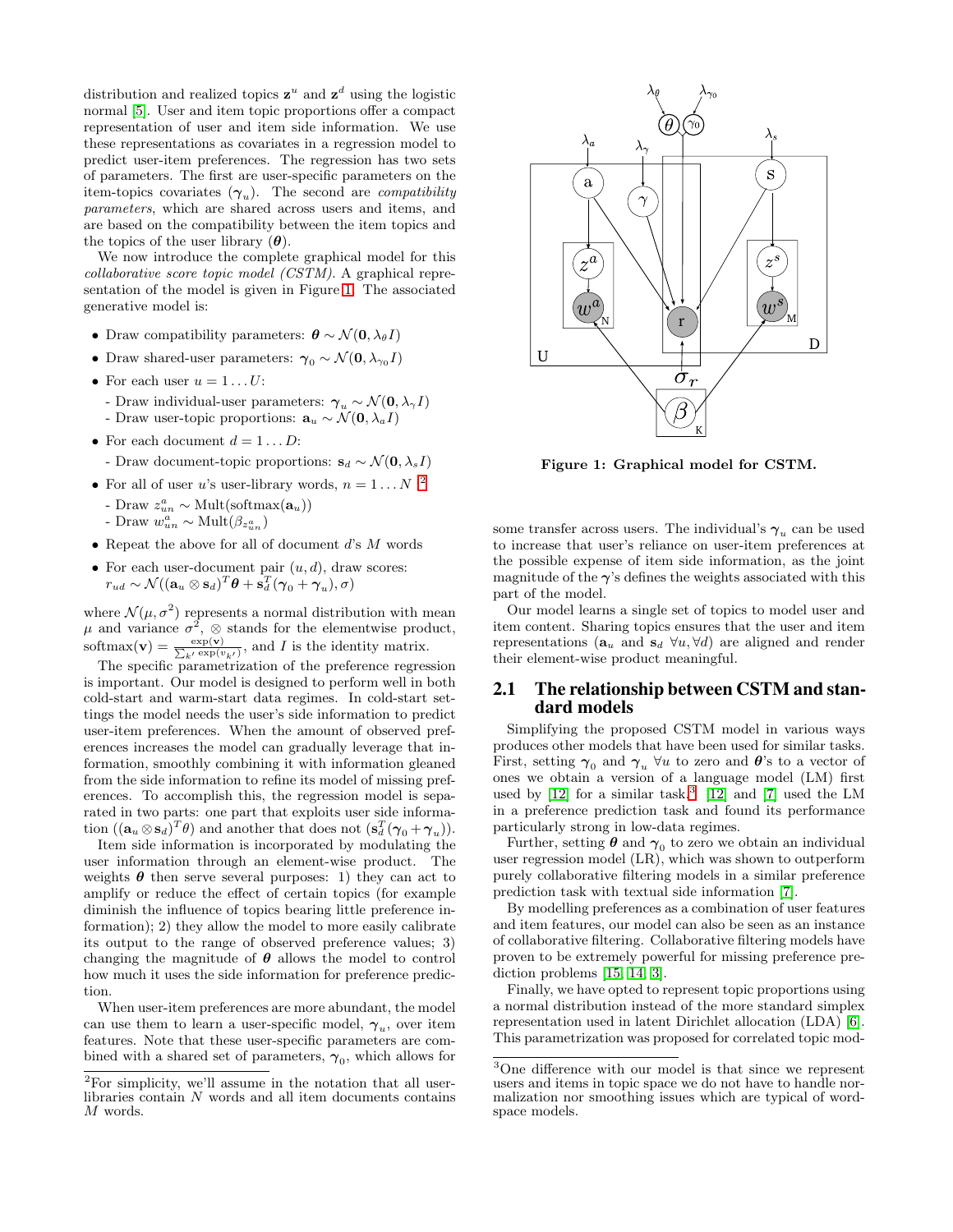els [\[5\]](#page-8-2); in our case we utilize the logistic normal due to its representational form, and not as a means of learning topic correlations.[4](#page-2-0) Compared to a multinomial the normal distribution adds a level of flexibility that may be useful to better calibrate CSTM's preference predictions; the drawback is additional complexity in model inference.

# 3. LEARNING AND INFERENCE

For learning we use a version of the EM algorithm where we alternate between updates of the user-item specific variables  $(\mathcal{H} = {\{\{\boldsymbol{\gamma}_u\}, \{\mathbf{a}_u\}, \{\mathbf{s}_d\}, \{\mathbf{z}^a\}, \{\mathbf{z}^s\}\}})$  in the E-step and updates of the parameters or shared variables ( $\Theta =$  $\{\gamma_0, \theta, \beta\}$  in the M-step. The inference and learning procedures are similar to those proposed for nonconjugate LDA models in [\[20\]](#page-8-1). The general EM algorithm is shown in Algorithm [1.](#page-3-0)

# E-Step

Inference in this model being intractable, we must rely on approximations when manipulating the posterior over the user-item specific varaibles. The log-posterior over user-item variables, given the fixed model parameters and the data, is

$$
\mathcal{L} := -\frac{1}{2\lambda_a^2} \sum_{u}^{U} \mathbf{a}_u^T \mathbf{a}_u - \frac{1}{2\lambda_s^2} \sum_{d}^{D} \mathbf{s}_d^T \mathbf{s}_d - \frac{1}{2\lambda_\gamma^2} \sum_{u}^{U} \gamma_u^T \gamma_u
$$
  

$$
- \frac{1}{2\sigma_r^2} \sum_{(u,d)\in\mathcal{O}} \left( r_{ud} - \left( (\mathbf{a}_u \otimes \mathbf{s}_d)^T \boldsymbol{\theta} + (\gamma_0 + \gamma_u)^T \mathbf{s}_d \right) \right)^2
$$
  

$$
+ \sum_{u,n}^{U,N} \log \frac{\exp(a_{uz_{un}^a})}{\sum_j \exp(a_{uj})} + \sum_{d,m}^{D,M} \log \frac{\exp(s_{dz_{dm}^s})}{\sum_j \exp(s_{dj})}
$$
  

$$
+ \sum_{u,n}^{U,N} \log \beta_{z_{un}^a, w_{un}^a} + \sum_{d,m}^{D,M} \log \beta_{z_{dm}^s, w_{dm}^s} - \log Z(\Theta) \qquad (1)
$$

where  $\mathcal O$  stands for the set of observed preferences and  $Z(\Theta)$ is an intractable normalizing constant of the posterior, in part because  $\mathbf{a}_u$  and  $\mathbf{s}_d$  cannot be analytically integrated out since they are not conjugate to the distribution over topic assignments [\[5\]](#page-8-2).

We address this computational issue by employing variational approximate inference [\[11\]](#page-8-8). For the topic-proportion and regression variables  $\{a_u\}, \{s_d\}, \{\gamma_u\},\$  we use a Dirac delta posterior parameterized by its mode  $\{\widehat{\mathbf{a}}_u\}, \{\widehat{\mathbf{s}}_d\}, \{\widehat{\boldsymbol{\gamma}}_u\}.$ For the topic-assignment variables  $\{z^a\}$ ,  $\{z^s\}$ , we instead utilize a mean-field posterior. The full approximate posterior is thus:

$$
q(\{\mathbf{a}_u\}, \{\mathbf{s}_d\}, \{\boldsymbol{\gamma}_u\}, \{\mathbf{z}_u^a\}, \{\mathbf{z}_d^s\}) = \left(\prod_u^U \delta_{\widehat{\boldsymbol{\gamma}}_u}(\boldsymbol{\gamma}_u)\right)
$$

$$
\left(\prod_u^U \delta_{\widehat{\mathbf{a}}_u}(\mathbf{a}_u) \prod_n^N \phi^a_{unz_u^a}\right) \left(\prod_d^D \delta_{\widehat{\mathbf{s}}_d}(\mathbf{s}_d) \prod_m^M \phi^s_{dmz_d^s}\right)
$$

where  $\delta_{\mu}(x)$  is the delta function with mode  $\mu$  and  $\{\boldsymbol{\phi}_{u}^{a}\}, \{\boldsymbol{\phi}_{d}^{s}\}$ are the mean-field parameters (e.g.,  $\phi_u^a$  is a matrix whose entries  $\phi_{unj}^a$  are the probabilities that the  $n^{\text{th}}$  word in user u's library belongs to topic  $j$ ).

Approximate inference entails finding the variational parameters  $\{\hat{\mathbf{a}}_u\}, \{\hat{\mathbf{s}}_d\}, \{\hat{\mathbf{y}}_u\}, \{\phi^a_u\}, \{\phi^s_d\}$  that minimize the KLdivergence with the true posterior

$$
KL := -E_q \left[ \mathcal{L} \right] - H(q)
$$
\n
$$
= \frac{1}{2\lambda_a^2} \sum_u \hat{\mathbf{a}}_u^T \hat{\mathbf{a}}_u + \frac{1}{2\lambda_s^2} \sum_d \hat{\mathbf{s}}_d^T \hat{\mathbf{s}}_d + \frac{1}{2\lambda_\gamma^2} \sum_u \hat{\mathbf{a}}_u^T \hat{\mathbf{\gamma}}_u
$$
\n
$$
+ \frac{1}{2\sigma_r^2} \sum_{(u,d)\in\mathcal{O}} \left( r_{ud} - \left( (\hat{\mathbf{a}}_u \otimes \hat{\mathbf{s}}_d)^T \boldsymbol{\theta} + (\boldsymbol{\gamma}_0 + \hat{\boldsymbol{\gamma}}_u)^T \hat{\mathbf{s}}_d \right) \right)^2
$$
\n
$$
- \sum_{u,n,k} U, N, K
$$
\n
$$
- \sum_{u,n,k} \phi_{unk}^a \left( \log \frac{\exp(\hat{a}_{uk})}{\sum_j \exp(\hat{a}_{uj})} + \log \beta_{k,w_{un}^a} - \log \phi_{unk}^a \right)
$$
\n
$$
- \sum_{d,m,k} U, M, K
$$
\n
$$
+ \sum_{u,n,k} \phi_{almk}^s \left( \log \frac{\exp(\hat{s}_{dk})}{\sum_j \exp(\hat{s}_{dj})} + \log \beta_{k,w_{dm}^s} - \log \phi_{dmk}^s \right)
$$
\n
$$
+ \text{constant.} \tag{2}
$$

Our strategy is to perform one pass of coordinate descent, optimizing each set of variational parameters given the others.[5](#page-2-1)

For  $\hat{\gamma}_u$ , we obtain a closed-form update by differentiating the above equation and setting the result to 0:

$$
\widehat{\gamma}_u = \frac{1}{\sigma_r} \sum_{d \in \mathcal{O}(u)} (r_{ud} - (\widehat{\mathbf{s}}_d \otimes \widehat{\mathbf{a}}_u)^T \boldsymbol{\theta} - \widehat{\mathbf{s}}_d^T \boldsymbol{\gamma}_0) \widehat{\mathbf{s}}_d^T
$$

$$
\left( \sum_{d \in \mathcal{O}(u)} \widehat{\mathbf{s}}_d \widehat{\mathbf{s}}_d^T / \sigma_r + \lambda_\gamma I/2 \right)^{-1}
$$

where  $\mathcal{O}(u)$  is the set of indices for documents that user u has rated. The  $\{\hat{\mathbf{a}}_u\}, \{\hat{\mathbf{s}}_d\}$  parameters do not have closed-form solutions, hence we resort to optimization using conjugate gradient descent. We report the derivatives with respect to the posterior KL:

$$
\frac{\partial \text{KL}}{\partial \hat{\mathbf{a}}_u} = \lambda_a \mathbf{a}_u - \frac{1}{\sigma_r} \sum_{d \in \mathcal{O}(u)} (r_{ud} - \hat{r}_{ud}) (\hat{\mathbf{s}}_d \otimes \boldsymbol{\theta}) \n+ N \frac{\exp(\hat{\mathbf{a}}_u)}{\sum_j \exp(\hat{a}_{uj})} - \sum_n \boldsymbol{\phi}_{un}^a
$$
\n
$$
\frac{\partial \text{KL}}{\partial \hat{\mathbf{s}}_d} = \lambda_s s_d - \frac{1}{\sigma_r} \sum_{u \in \mathcal{O}(d)} (r_{ud} - \hat{r}_{ud}) (\hat{\mathbf{a}}_u \otimes \boldsymbol{\theta} + \boldsymbol{\gamma}_0 + \hat{\boldsymbol{\gamma}}_u) \n+ M \frac{\exp(\hat{\mathbf{s}}_d)}{\sum_j \exp(\hat{s}_{dj})} - \sum_n \boldsymbol{\phi}_{dn}^s
$$

where,  $\hat{r}_{ud} = (\hat{\mathbf{a}}_u \otimes \hat{\mathbf{s}}_d)^T \boldsymbol{\theta} + \hat{\mathbf{s}}_d^T (\gamma_0 + \hat{\gamma}_u).$ 

For the mean-field parameters  $\{\phi^a_u\}, \{\phi^s_d\},$  minimizing the KL while enforcing normalization leads to the following solutions:

$$
\phi_{unk}^{a} = \frac{\beta_{k,w_{un}^{a}} \exp(\hat{a}_{uk})}{\sum_{j} \beta_{j,w_{un}^{a}} \exp(\hat{a}_{uj})}
$$

$$
\phi_{dmk}^{s} = \frac{\beta_{k,w_{dm}^{s}} \exp(\hat{s}_{dk})}{\sum_{j} \beta_{j,w_{dm}^{s}} \exp(\hat{s}_{dj})}.
$$

We update the variational parameters of all users and subsequently of all documents (see Algorithm [1\)](#page-3-0).

<span id="page-2-0"></span><sup>4</sup>Since learning topic correlations has been found to improve on standard LDA, it is possible that learning the topic correlations could also improve our model.

<span id="page-2-1"></span><sup>5</sup>While we could cycle through all variational parameters until convergence before beginning the M-step, we've found a single pass of updates per E-step to work well in practice.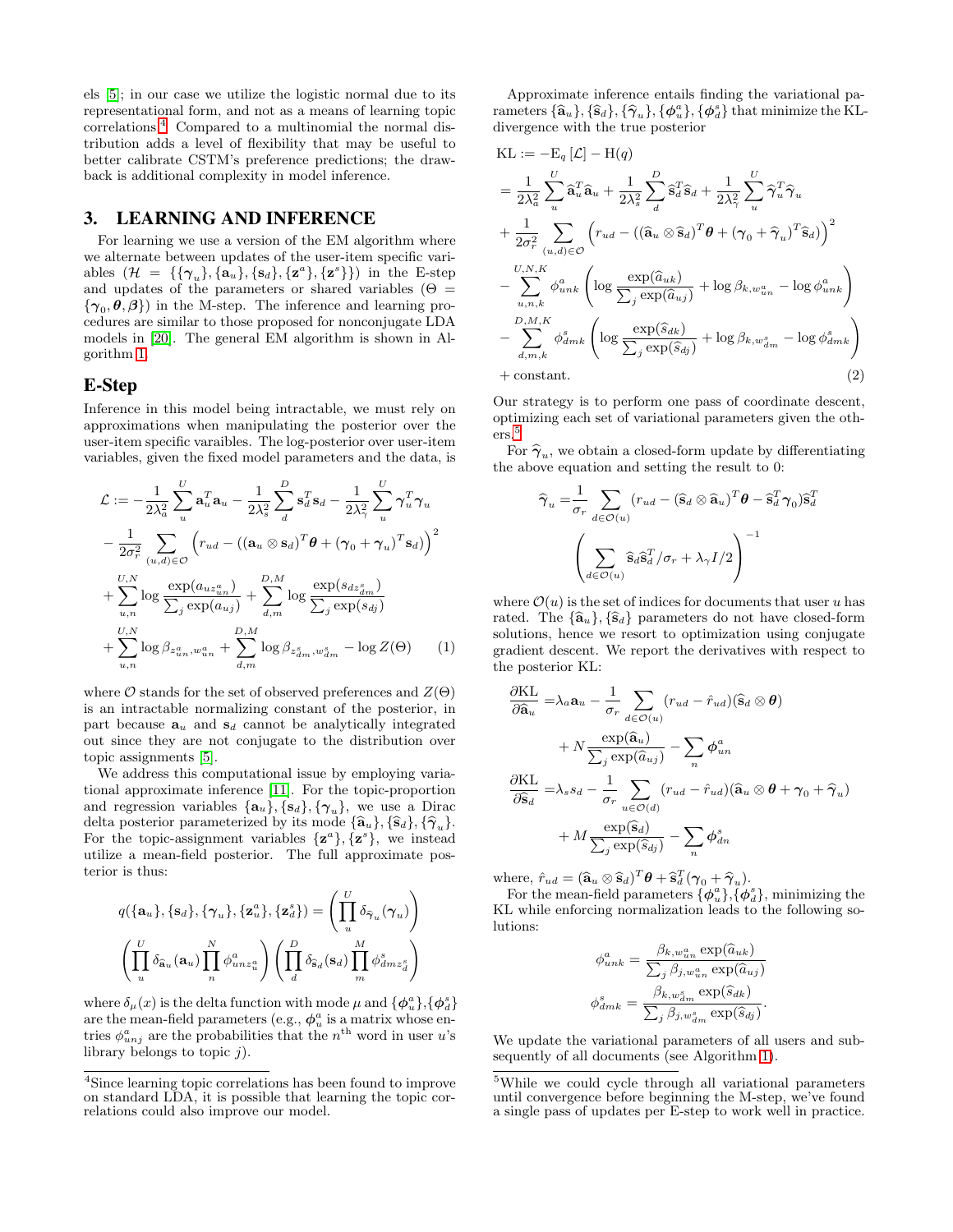<span id="page-3-0"></span>Algorithm 1 EM for the CSTM

Input:  $\{\mathbf w_u^a\}$ ,  $\{\mathbf w_d^s\}$ ,  $\{r_{ud}\} \in \mathcal{O}$ . while Convergence criteria not met do  $# E-Step$ for all  $d\in D$  do Update  $\hat{\mathbf{s}}_d, \boldsymbol{\phi}_d^s$ end for for all  $u = 1...U$  do Update  $\hat{\mathbf{a}}_u, \hat{\boldsymbol{\gamma}}_u, \boldsymbol{\phi}_u^a$ end for  $#$  M-Step Update  $\theta$ ,  $\gamma_0$ ,  $\boldsymbol{\beta}$ end while

# M-Step

The M-step aims to maximize the expectation of the complete likelihood under the variational posterior (taking into account the prior over the parameters  $\gamma_0, \theta$ ):

$$
E_q \left[ \mathcal{L} \right] + \log p(\gamma_0) + \log p(\boldsymbol{\theta}) =
$$
  
\n
$$
\frac{1}{2\sigma_r^2} \sum_{(u,d) \in \mathcal{O}} \left( r_{ud} - \left( (\hat{\mathbf{a}}_u \otimes \hat{\mathbf{s}}_d)^T \boldsymbol{\theta} + (\gamma_0 + \hat{\gamma}_u)^T \hat{\mathbf{s}}_d \right) \right)^2
$$
  
\n
$$
+ \sum_{u,n,k} U_{n,k}^{N,K} \phi_{unk}^a \log \beta_{k,w_{un}^a} + \sum_{d,m,k} D_{n,k}^{N,K} \phi_{dmk}^s \log \beta_{k,w_{dm}^s}
$$
  
\n
$$
- \frac{1}{2\lambda_{\gamma_0}^2} \gamma_0^T \gamma_0 - \frac{1}{2\lambda_{\theta}^2} \boldsymbol{\theta}^T \boldsymbol{\theta} + \text{constant} . \tag{3}
$$

Setting derivatives to zero (and satisfying the  $\beta_{jw}$  parameters' normalization constraint), we obtain the following updates:

$$
\theta = -\frac{1}{\sigma_r} \Big( \sum_{(u,d) \in \mathcal{O}} (r_{ud} - \mathbf{s}_d^T (\gamma_0 + \gamma_u)) (-s_d \otimes a_u)^T \Big)
$$

$$
\left( \sum_{(u,d) \in \mathcal{O}} (s_d \otimes a_u)^2 / \sigma_r + \lambda_{\theta} I/2 \right)^{-1}
$$

$$
\gamma_0 = -\frac{1}{\sigma_r} \Big( \sum_{(u,d) \in \mathcal{O}} (r_{ud} - (s_d \otimes a_u)^T \theta - (\gamma_u^T s_d)) s_d \Big)
$$

$$
\left( \sum_{(u,d) \in \mathcal{O}} \mathbf{s}_d \mathbf{s}_d^T / \sigma_r + \lambda_{\gamma_0} I/2 \right)^{-1}
$$

$$
\beta_{jk} = \frac{\sum_{u,n} \phi_{unj}^a 1_{\{w_{un}^a = k\}} + \sum_{d,m} \phi_{dmj}^s 1_{\{w_{dm}^s = k\}}}{\sum_{k',u,n} \phi_{unj}^a 1_{\{w_{un}^a = k'\}} + \sum_{d,m} \phi_{dmj}^s 1_{\{w_{dm}^s = k'\}} }.
$$

At test time, prediction of missing preferences is made using  $\hat{r}_{ud}$ , which is readily available. That is we use the expectation of the variational variables to form estimates of  $\hat{r}$ 

# <span id="page-3-2"></span>4. RELATED WORK

Previous work includes a few models that have combined item-only topic and regression models for user-item preference prediction. We are not aware of any earlier work that develops a text-based model of a user, nor one that combines user and item side information as in CSTM.

In [\[2\]](#page-8-9) the authors model several sources of side information including item textual side information using LDA. The topic assignment proportions of documents  $(\sum_m z_{dm}^s/M \ \forall d)$ are used as item features and combined multiplicatively with user-demographic and behavioural features. The result is linearly combined with the other sources of side information to generate preferences.

In [\[20\]](#page-8-1) the authors also combine LDA with a regression model for the task of recommending scientific articles. Here the item topic proportions are used as a prior mean on normally-distributed item (regression) latent variables. User latent variables are also normally distributed from a zeromean prior. A specific user-item score is then generated as the inner product of item and user latent variables:  $r_{ud}$  =  $\mathbf{a}_{u}^{T}(\mathbf{s}_{d}+\boldsymbol{\epsilon}_{d}),$  where  $\boldsymbol{\epsilon}_{d}$  is drawn from a zero-mean normal. The preference prediction model is the same as the one used in probabilistic matrix factorization [\[15\]](#page-8-4). [\[20\]](#page-8-1) also report that on their data a modified version of their model which is analogous to the model of [\[2\]](#page-8-9) performed worse. [\[16\]](#page-8-10) proposed a similar model without  $\epsilon$  and used CTM [\[5\]](#page-8-2). For a similar application, [\[18\]](#page-8-11) propose an approach based on link-prediction in a user-item graph based on user and item similarity as well as user (binary) preferences.

The fact that we model an additional type of information (user textual side information) makes it difficult to directly compare our model to the ones above. In addition, the parametrization we use to predict preferences is very different from previous models. We initially experimented with a parametrization similar to [\[20\]](#page-8-1), albeit modified to also model user side information, and found it did not perform as well as CSTM (see Section [5](#page-3-1) for an experimental comparison).

Finally, [\[1\]](#page-8-12) propose a collaborative filtering model with side information. Although the form of the side information is not amenable to using topic models, the authors utilize a combination of linear models to obtain good performance in both cold and warm-start data regimes.

# <span id="page-3-1"></span>5. EXPERIMENTS

We first describe the three datasets used for experiments. We then introduce a set of methods for empirical comparisons, ranging from pure CF methods to pure side information methods. We report three separate sets of experiments. In the first we focus on cold-start users and examine the effect of including user libraries. In the second we study how the methods perform on users with varying amounts of observed scores. Finally, we design a synthetic paper recommendation experiment and simulate incoming users in order to test the value of both the user library and the userprovided item scores.

#### 5.1 Datasets

We evaluate the models using these three datasets:

*Conf-1:* A dataset from the 2010 edition of the neural information procession systems (NIPS) conference. Users are conference reviewers while documents are the set of papers submitted to the conference. The dataset consists of 48 users and 1251 documents. Each user's library consists of his/her own previously published papers. Users have an average of 31 documents which are concatenated into one. After some basic preprocessing the length of the joint vocabulary was slightly over 18,000 words. In this dataset all users have expressed scores (integers between 0 and 3) for an average of 143 papers (std. 14).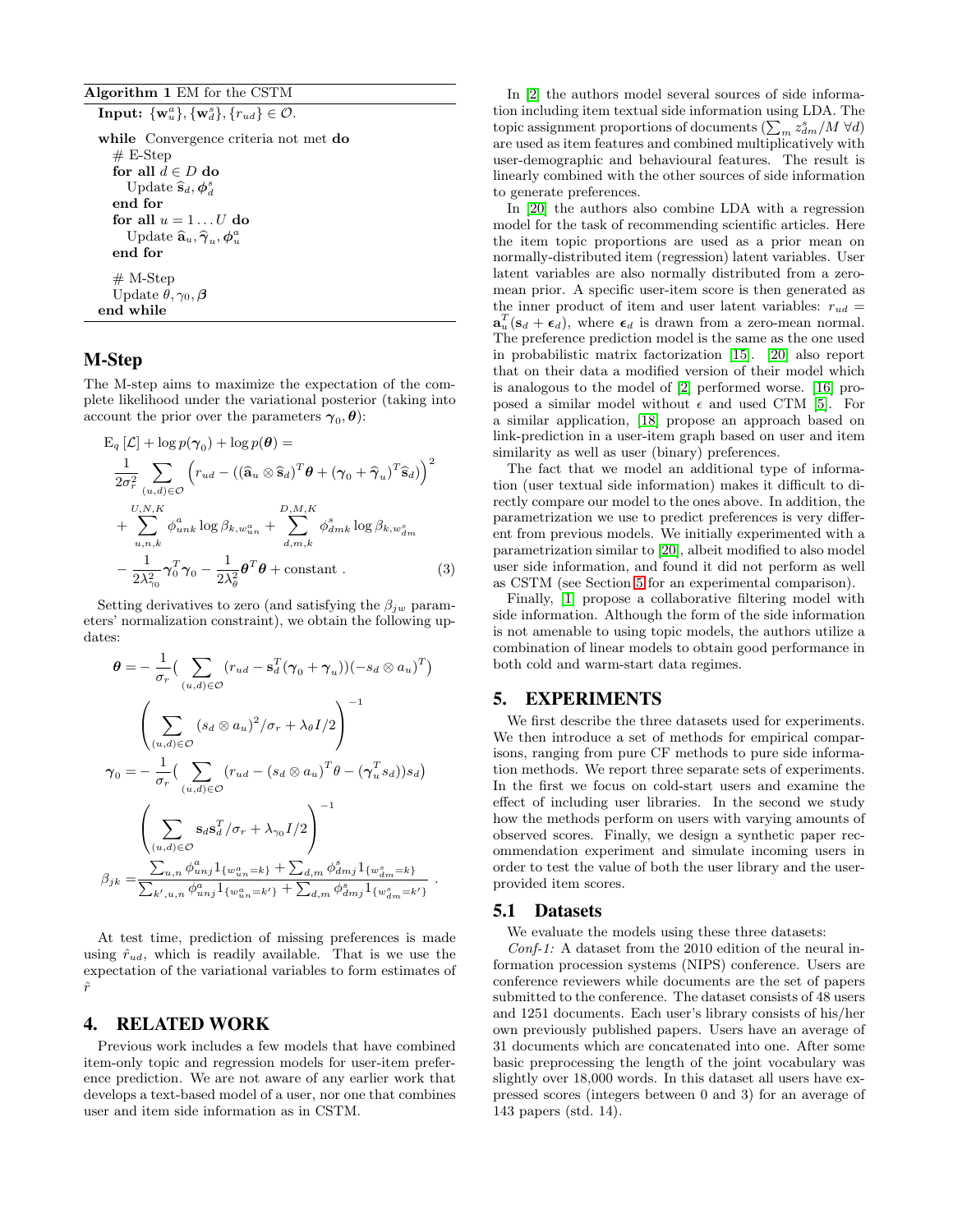

<span id="page-4-1"></span>Figure 2: Number of each rating values for the three datasets, from left to right: Conf-1, Conf-2, Books-1.

|                   | User side-<br>info. | Document<br>side-info. | Shared<br>Params |
|-------------------|---------------------|------------------------|------------------|
| $\overline{LM-I}$ |                     |                        |                  |
| $LM-II$           |                     |                        |                  |
| LR                |                     |                        |                  |
| <b>PMF</b>        |                     |                        |                  |
| CTR               |                     |                        |                  |
| <b>CSTM</b>       |                     |                        |                  |

<span id="page-4-2"></span>Table 1: A comparison of the modelling capabilities of each model. "Shared Params" stands for models that share information in-between users and/or items (in other words those which use some form of CF).

*Conf-2:* A second dataset is from the international conference on machine learning (ICML 2012). This dataset consists of 433 users (reviewers) and 861 documents (submissions). Users have an average of 25 documents (std. 29) each and the length of the joint vocabulary is 16,201 words. In this dataset the average number of expressed scores per user is 48 (std. 25).

*Books-1:* The third dataset is from a large North American online book retailer.[6](#page-4-0) It contains 316 users and 2601 documents (books). Users average 81 documents (std. 100). We removed very-infrequent and very-frequent words (those appearing in less than 1% or more than 95% of all documents). The resulting vocabulary contains 6,440 words. Users have a minimum of 15 expressed scores (mean 22, std. 6).

For each dataset the number of available preference values is shown in Figure [2.](#page-4-1) We note that the size of our datasets, and not the computational cost of learning in our model, limits our ability to scale up. In fact, learning CSTM on our largest dataset takes on the order of 2 hours on a modern machine using our *Matlab* implementation.

## 5.2 Competing models

We introduce several models which will serve as comparison to CSTM. Each model has particular characteristics (Table [1\)](#page-4-2) which will help in understanding CSTM's performance.

Note that we use topic representations of documents for all competing models that use side information. Such representations were learned using a correlated topic model of-fline [\[5\]](#page-8-2). We re-use some of our previous notation to describe these models. Namely  $A_u$  and  $S_d$  are K-length vectors which designate a user's and a document's (topic) representation respectively.

*Constant:* Model predicts the average observed preferences for all missing preferences. Comparison to this baseline is useful to evaluate the value of learning.

*LM-I:* This model is meant to be a supervised version of the language model (LM[\[12\]](#page-8-3)):  $\hat{r}_{ud} := (A_u^T \theta_A)(S_d^T \theta_S)^T$ where, the parameters,  $\theta_A, \theta_S$  are  $K \times F$  matrices. F is a hyper-parameter determined using a validation set (ranges from 5 to 30).

*LM-II:* Uses *isotonic regression* (see for example [\[4\]](#page-8-13)) to calibrate the LM. The idea is to learn a regression model that satisfies the implicit ranking established by the LM:

$$
\begin{aligned} \text{minimize}_{\mathbf{\hat{r}}_u, \forall u} \sum_{(ud) \in \mathcal{O}} \left( \hat{r}_{ud} - r_{ud} \right)^2 \\ \text{s.t. } \hat{r}_{ud} \leq \hat{r}_{u(d+1)}, \ \ \forall d. \end{aligned}
$$

where the constraints enforce a, user-specific, document ordering specified by the output of the LM. Once learned  $\{\hat{r}\}\$ are used as the model's predictions. To obtain predictions for an unobserved document we have found that using the average score given to the two (observed) documents ranked directly above and below the new document works well. The performed regression is user-specific and thus cannot be used for users with no observed preferences. For such users we simply re-use the learned parameters of its closest user (based on users' topic representations). A more principled approach, for example a collaborative one, lies outside of the scope of this paper.

*LR:* This is a user-specific regression model (see Section [2.1](#page-1-3) for details) where predictions are given by:  $r_{ud} = \gamma_u^T S_d$ .

*PMF [\[15\]](#page-8-4):* PMF is a state-of-the-art collaborative filtering approach. PMF's generative model postulates that users and documents live in a low-dimensional latent space, represented respectively by  $U_u$  and  $V_d$ . A user-item preference is generated by taking the dot product between the corresponding user and item representations:  $r_{ud} = U_u^T V_d$ . The size of the latent space is determined using a validation set (range from 1 to 30).

*Collaborative topic regression (CTR-CTM):* CTR, is matrix factorization with document-content model introduced in [\[20\]](#page-8-1). CTR was briefly reviewed in Section [4.](#page-3-2) We use a slightly different version than the one introduced by its authors. Namely, we have replaced LDA by CTM. Also, in our application since all user-item scores are given we use a single variance value over scores  $(\sigma)$ .

For *LM-I*, *LR* and *PMF* learning is performed using MAP by assuming a Gaussian likelihood model and zero-mean Gaussian priors over the model's parameters. The priors' variance are determined using a validation set.

We investigated a few other models which we do not fully describe here. Of note: instead of modeling user libraries as side-information we used the documents of user libraries as explicitly (highly-)scored items. We experimented with various scoring schemes but none lead to consistent improvements over baselines. We also experimented with replacing directed topic models with an supervised extension of an undirected topic model [\[13\]](#page-8-14). Further we experimented with replacing both topic models by (unconstrained) probabilistic matrix factorization [\[17\]](#page-8-15). However, in both cases, initial experiments were not as promising.

#### 5.3 Results

To run CSTM on the above datasets we first concatenated user documents (for example a researcher's previously pub-

<span id="page-4-0"></span> ${}^{6}$ Kobo: <http://www.kobo.com>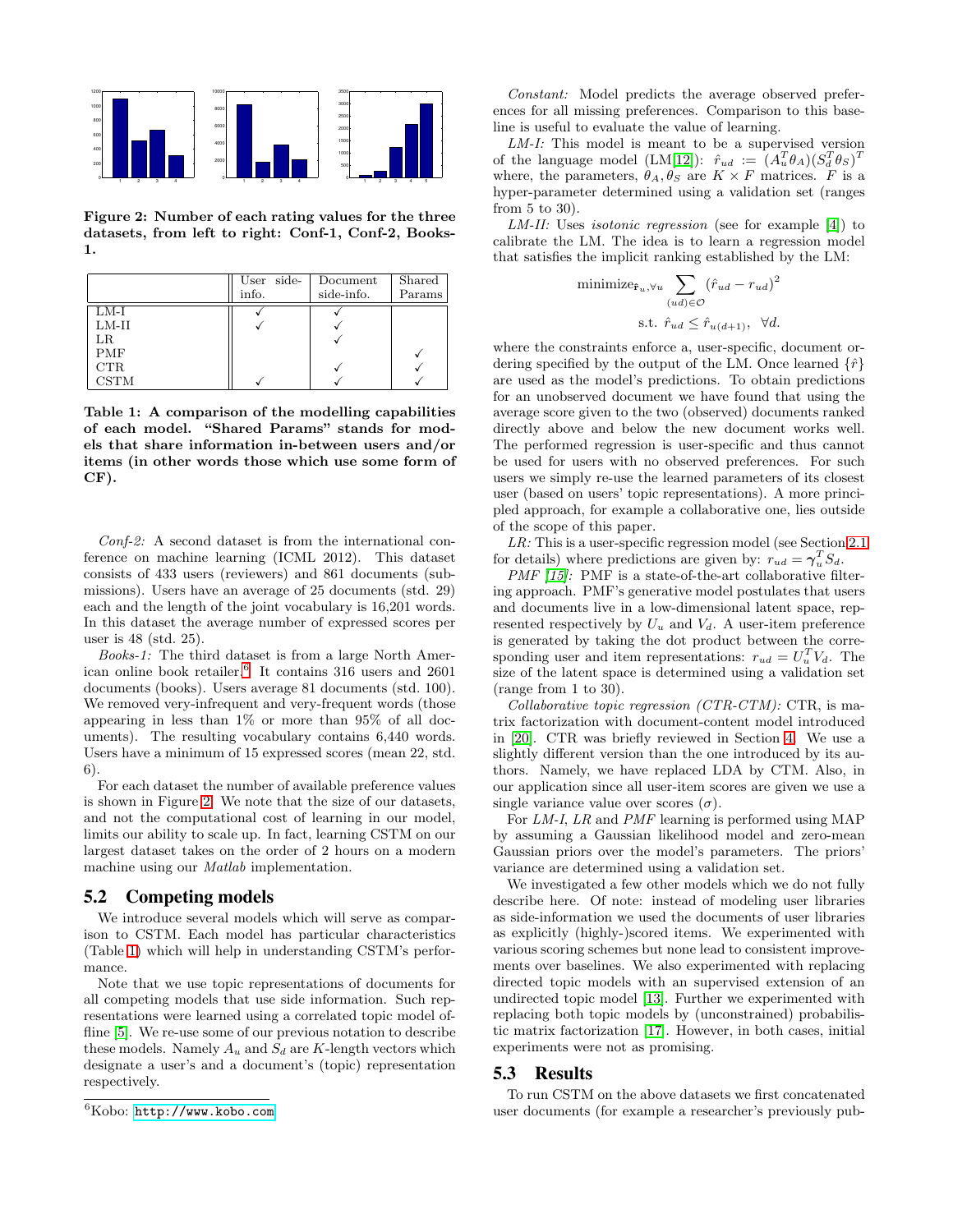lished papers) into a single document. To get user and item topic proportions we learned a CTM topic model [\[5\]](#page-8-2) using the content of the items and then projected user documents into that (learned) topic space to obtain user topic proportions. We directly used these topics in LM-1,LM-II,LR. Further we used these topics as initialization in models which jointly learn topics and scores (CSTM,CTR). In all experiments we use 30 topics.

For training we create 5 folds from the available scores. Each fold is split into 80 percent observed and 20 percent test. We used the first fold to determine the hyper-parameters of the model. We report the average results over the five folds as well as the variance of this estimator.

We want to evaluate the performance of CSTM in settings where some users have no observed scores. The coldstart setting is of particular practical importance and one that should allow a good model to leverage the user's sideinformation. Accordingly, in our datasets we randomly selected one fourth of all users and removed all of their observed scores but kept their test scores. Further, for Conf-1 and Books-1, whose users have a more uniform number of ratings, we binned the remaining users (three quarters) uniformly into three *categories*. For Conf-1, users in each category had 15, 30 and 55 observed scores respectively. In each of the three categories 5 ratings per user were kept for validation. For Books-1 users in the first two categories had 8 and 10 scores while the scores of users in the last category were left untouched (5 scores per user were kept for validation). For Conf-2 since users are already naturally distributed into categories, we split the observed data into 25 percent validation and 75 percent train.

For the next two experiments, for each dataset, we train each model on all of the data but we divide our discussion into two parts. First we discuss cold-start users and after we examine the (other) user categories.

#### *5.3.1 Cold-Start Data Regime*

We first report the results for the completely cold-start data regime. For the cold-start users, it is difficult to calibrate the output of the model to the correct score range since only the users' side-information is available. The hope is that the models can use the side-information to get a better understanding of users preferences and discriminate between items of interest and other items. Accordingly we report results using *NDCG*. Normalized DCG (NDCG) is a well-established ranking measure, where a value of 1 indicates a perfect ranking and 0 a reverse-ordered perfect ranking [\[10\]](#page-8-16). NDCG@T considers exclusively the top *T* items. Table [2](#page-5-0) reports results for the three datasets using NDCG@5 (note that other values of NDCG gave similar results). We can only report results for the methods that have the ability to predict scores for cold-start users. PMF, LR and CTR do not use any user side-information and hence do not have that ability.

In this challenging setting CSTM significantly outperforms the other methods. Further we see that methods using side-information typically outperform the constant baseline. This demonstrates that the useful information about user preferences can be leveraged from the user libraries. Further, the good performance of CSTM in this setting shows that the model is able to leverage that information.

|             | $Conf-1$             | $Conf-2$             | Books-1              |
|-------------|----------------------|----------------------|----------------------|
| Constant    | $0.4378 \pm 2e^{-3}$ | $0.6386 \pm 4e^{-5}$ | $0.6882 + 5e^{-4}$   |
| LM-L        | $0.4684 \pm 2e^{-3}$ | $0.7903 \pm 4e^{-5}$ | $0.6873 \pm 1e^{-3}$ |
| LM-II       | $0.4696 \pm 3e^{-4}$ | $0.7752 + 1e^{-4}$   | $0.6926 \pm 6e^{-4}$ |
| <b>CSTM</b> | $0.4846 \pm 1e^{-3}$ | $0.8096 \pm 1e^{-4}$ | $0.7360{\pm}2e^{-4}$ |

<span id="page-5-0"></span>Table 2: Comparisons between CSTM and competitors for cold-start users using NDCG@5.

#### *5.3.2 Warm-start data regimes*

The goal of CSTM is to perform well across different data regimes. In the previous section we examined models' performance on cold start users, we now focus on users with observed scores. For each dataset we report the performance of the various methods for each user category. For Conf-2 we separated users into roughly equal sized bins according to their number of observed scores. Results for our three datasets are provided in Figure [3.](#page-6-0) First we note that as the number of observed scores is increased the performance of the different methods also increases. CSTM outperforms all other methods on lower data-regimes. On users with more observed scores CSTM is competitive with both CTR-CTM and LR.

We notice that overall in this task, and even when many observed preferences are available, PMF is not competitive with most of the methods that have access to the side information. This highlights the value of content side-information on both user and item sides. This is further made clear by the relatively strong performance of both LM-I and LM-II.

Overall user libraries do not seem to help as much on the Books-1 dataset. There are several explanations for this. First, in Books-1 the distribution over scores is very skewed toward high scores. Thus a constant baseline does quite well. Further, bag-of-words representations are particularly well suited for academic papers where the presence (absence) of specific words are very good indications of the documents field and hence it's targeted audience. However, in (nontechnical) books user preferences also rely on other aspects such as the document's prose which is harder to capture with a bag-of-words assumption.

#### *5.3.3 Document Recommendations*

We explore a different scenario which is meant to be closer to what would happen when a model is deployed in a complete recommendation system, for example to guide users to posters of interest in an academic conference. Specifically, we evaluate the performance of CTR and CSTM as new users arrive into the system and gradually provide information about themselves. We postulate that users first provide the system with their library. Then users gradually express their preferences for certain (user-chosen) items.

We trained CTR-CTM and CSTM on all but 50 randomlychosen Conf-2 users with enough observed preferences (min. 15). We then simulated these users entering the system one by one. Since this experiment is about recommendations we report the results using NDCG.[7](#page-5-1) Figure [4](#page-7-0) presents the performance of CSTM and CTR-CTM as a function of the amount of data available in the system. When a user first

<span id="page-5-1"></span><sup>7</sup> In the absence of a recommendation objective and constraints it is reasonable to recommend the top-ranked items to each user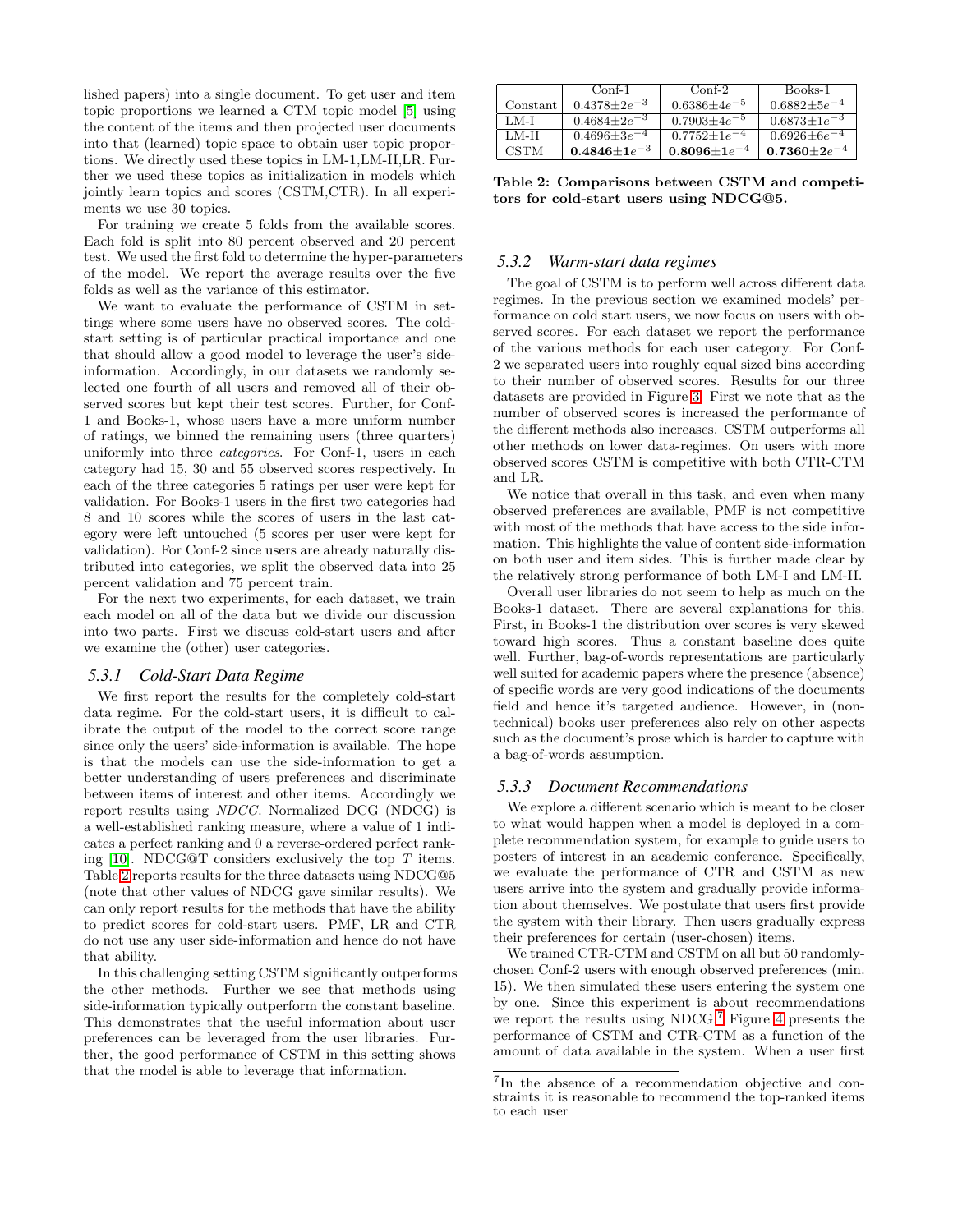

<span id="page-6-0"></span>Figure 3: Test RMSE of the different methods across Conf-1, Conf-2, Books-1. In each figure each group of bars reports results for different subsets of users. Each user is part of a single subset. The x-axis indicates the number of training observations per users of a given subset. The subsets correspond to users with the least observed preferences (left) to the most (right). Figures better seen in color (however the ordering in the legends corresponds to the ordering of the bars in each group).

enters the system no data is available about her (indicated by "0" in the figure). The methods revert to using a constant predictor which predicts the mean of the previously observed scores across all users. Once a user provides a library (Lib.) we see that CSTM's performance increases very significantly. CTR cannot leverage that side information. Then once users provide scores, the performance of both methods increases and the performance of CTR eventually reaches the performance of CSTM.

Figure [4](#page-7-0) demonstrates the advantage of having access to user side-information, namely, the system can quickly give good recommendations to new users. Further, in absolute terms the system performs relatively well without having access to any scores. It is also interesting to note that, in this experiment, as far as NDCG goes, the performance of CSTM only modestly improves as the number observed scores increases. This may be a consequence of our fairly primitive *online* learning procedure. As far as modelling goes this experiment is also a demonstration that our model of user libraries is effective at extracting features  $(a<sub>u</sub>$  for all users) indicative of preferences and that the regression model then successfully combines the user and item side information.

As a practical experiment we deployed a system based on CSTM to a subset of the attendees of the most recent NIPS conference (NIPS-2013). NIPS is one of the most important machine learning conferences. We had previously gathered a dataset containing a few hundred of attendees' libraries and ratings. We also obtained text representations of the conference papers. Both sources of information were used to train CSTM. We used 20% of the observed ratings as a validation set used to determine the value of the hyper-parameters. Using the trained model we then generated predictions for each user using the same conditional inference procedure as above. We used each user's highest (predicted) ratings as their personalized recommendations. Furthermore, since NIPS 2013 had four daily poster sessions we allowed users to obtain independent paper recommendations for each day. A screen capture of the online user interface is provided in Figure [5.](#page-7-1)

We did not have a formal method of evaluating the quality or usefulness of the system beyond using the metrics we discussed in previous sections. Anecdotally, over 200 NIPS attendees accessed their recommendations and user feedback was almost unanimously positive. Furthermore we can explore the learned representations of the model as a way to assess its quality. Figure [6,](#page-7-2) shows the two-dimensional embeddings of user representations  $(a<sub>u</sub>)$  obtained using a popular (non-linear) dimensionality reduction technique for visualizing high-dimensional data [\[19\]](#page-8-17). We notice that, even in this low-dimensional representation, users cluster into different groups according to their areas of research. The model has discovered these groups using the similarities in user libraries and in their rating profiles. Similar results were obtained for paper representations.

# 6. CONCLUSION & FUTURE WORK

We have introduced a novel graphical model to leverage user libraries for preference prediction tasks. We showed experimentally that CSTM overall outperforms competing methods and can leverage the information of other users and of user libraries to perform particularly well in coldstart regimes. We also explored a paper recommendation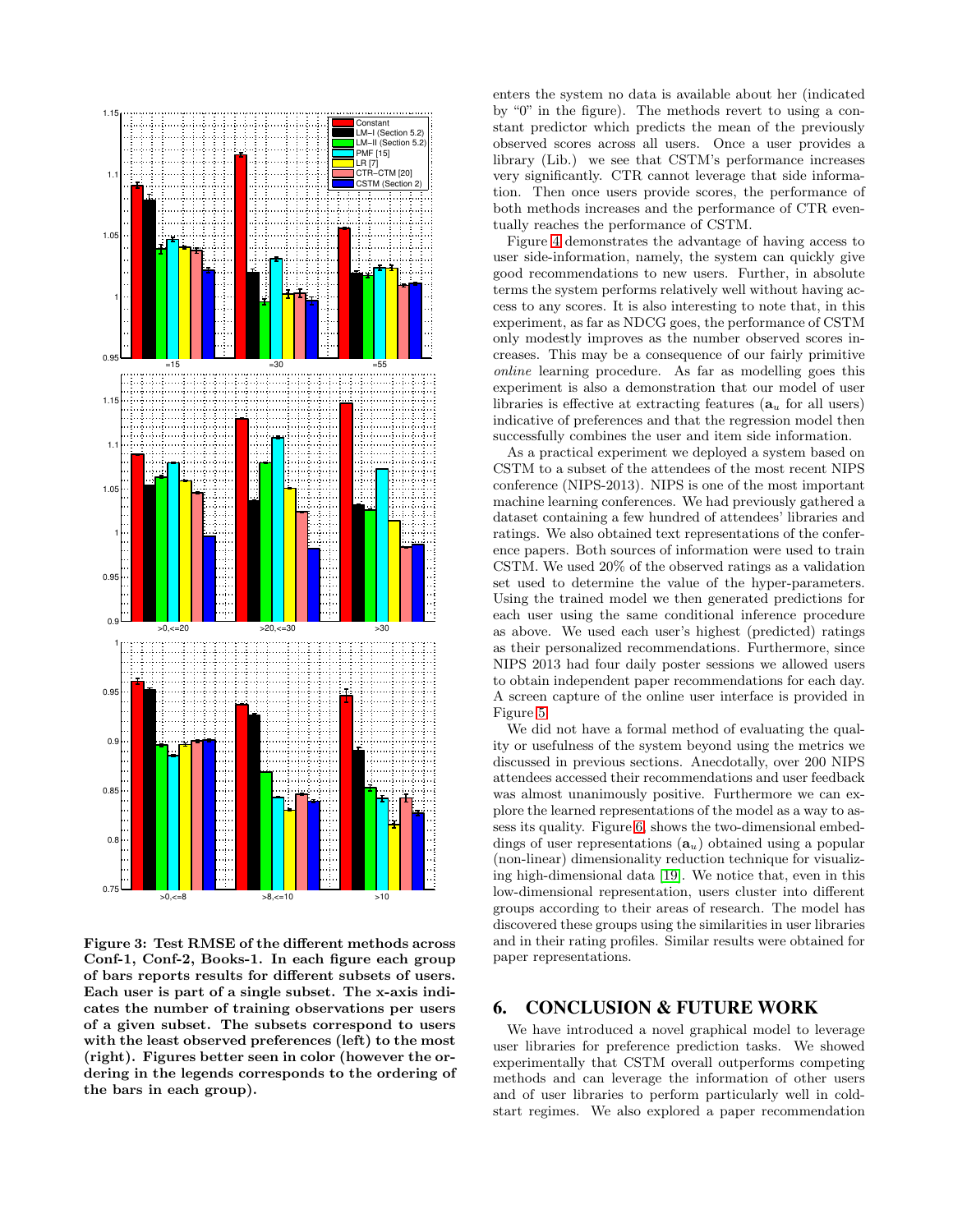

<span id="page-7-0"></span>Figure 4: Comparison of CSTM and CTR's NDCG@10 performance on new users as a function of the amount of data provided by users. Without any user data (0) methods revert to a constant predictor. Then CSTM takes advantage of user libraries (Lib.). Finally, scores are added one by one. Error bars indicate the variance across users.

Menu: Top Papers | Thursday Papers | Friday Papers | Saturday Papers | Sunday Papers

- Transfer Learning in a Transductive Setting (Sun81)
- Deep Neural Networks for Object Detection (Sun78) Deep weural Networks for Object Detection (Sun) 6)<br>Visual Concept Learning: Combining Machine Vision and Bayesian Generalization on Concept<br>Hierarchies (Sun76)<br>DeViSE: A Deep Visual-Semantic Embedding Model (Sun75)
- 
- 
- 
- Discriminative Transfer Learning with Tree-based Priors (Fri11)<br>Relevance Topic Model for Unstructured Social Group Activity Recognition (Thu51)
- 
- 
- **a** Reevalue Follower For Units (Capture Toward Coviat Group Activity Records 2. Deep Fisher Networks for Large-Scale Image Classification (Sun79)<br>**3.** Latent Maximum Margin Clustering (Sat01)<br>10. Latent Structured Active

<span id="page-7-1"></span>Figure 5: User interface of the NIPS-13 poster recommendations. The menu on the top of the page allows users of the system to obtain recommendations for one of the four daily poster sessions. Below the menu are the top-10 recommendations for a given user. Each recommendation links to the paper and contains the paper title and its unique conference identifier.



<span id="page-7-2"></span>Figure 6: We used t-SNE to obtain a twodimensional representation of users. Each user is denoted using his or her email address. We note that users cluster according to easily identifiable subject areas some of which we have highlighted. A fully vectorized map is available at [http://www.cs.toronto.edu/~lcharlin/tmp/n13\\_tsne.pdf](http://www.cs.toronto.edu/~lcharlin/tmp/n13_tsne.pdf).

task and demonstrated the benefits of having access to user libraries.

Future work offers several possibilities. On one side we could refine the inference procedure used in training our model such as by using a fully variational approach or by leveraging the latest inference procedures of CTM [\[21\]](#page-8-18). Furthermore, it would also be straightforward to implement stochastic variational inference [\[9\]](#page-8-19) for example by sampling users and updating relevant document and global parameters using a natural gradient. Stochastic inference is likely to be especially useful as we scale CSTM to very large datasets. On the other side we are examining extensions that enable the modelling of other types of side-information, such as book genres or academic-paper subject areas.

Another aspect of practical importance is that once we move to online recommendation, models must also be able to adapt to new data, including novel items and users, updates to user libraries, and new user-item scores. In the poster recommendations experiment we have seen that a simple *conditional inference* method works relatively well for novel users. However, one would also like to use the information from novel users to learn better representations of all users. In other words, we would need a mechanism which updates model parameters once a sufficient amount of new data is available. Furthermore, we could refine such a method *inter alia* to allow the system to adapt to the evolving preferences of users over time. For example, [\[1\]](#page-8-12) propose a decaying mechanism to emphasize more recent scores over older ones. A similar mechanism could be use to weight the different documents in a user's library (for example based on date of publication for research papers or purchase date for books).

There is also the question of other potential applications for which CSTM could be useful. In addition to modelling text, topic models have also been shown to model images [\[8\]](#page-8-20). CSTM could then be used as an image recommendation tool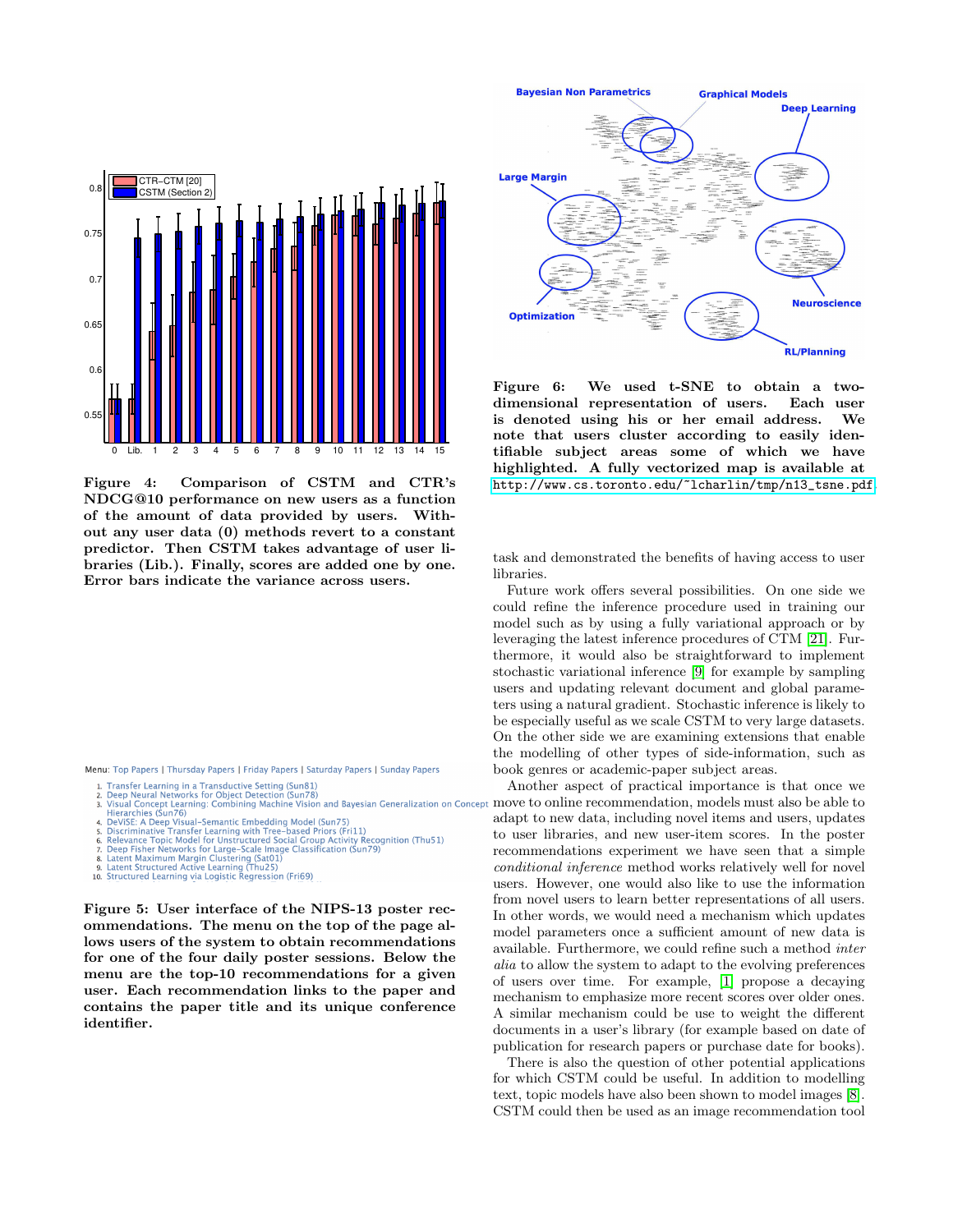(for example to photographers). In that case, much like for the books of the Books-1 dataset, it remains to be seen whether topic models can capture features of images which are indicative of preferences.

Acknowledgments: We thank the NIPS'10 and ICML'12 program chairs for allowing us to use their data as well as Kobo for providing us with a useful dataset and support. We also acknowledge the support of CIFAR and NSERC.

# <span id="page-8-12"></span>7. REFERENCES

- [1] D. Agarwal and B.-C. Chen. Regression-based latent factor models. In *Proceedings of the 15th ACM SIGKDD international conference on Knowledge discovery and data mining*, KDD '09, pages 19–28, New York, NY, USA, 2009. ACM.
- <span id="page-8-9"></span>[2] D. Agarwal and B.-C. Chen. flda: matrix factorization through latent dirichlet allocation. In *Proceedings of the third ACM international conference on Web search and data mining*, WSDM '10, pages 91–100, New York, NY, USA, 2010. ACM.
- <span id="page-8-6"></span>[3] R. M. Bell and Y. Koren. Lessons from the netflix prize challenge. *SIGKDD Explorations*, 9(2):75–79, 2007.
- <span id="page-8-13"></span>[4] M. J. Best and N. Chakravarti. Active set algorithms for isotonic regression; a unifying framework. *Math. Program.*, 47:425–439, 1990.
- <span id="page-8-2"></span>[5] D. M. Blei and J. D. Lafferty. A correlated topic model of science. *AAS*, 1(1):17–35, 2007.
- <span id="page-8-7"></span>[6] D. M. Blei, A. Y. Ng, M. I. Jordan, and J. Lafferty. Latent Dirichlet allocation. *Journal of Machine Learning Research*, 3:993–1022, 2003.
- <span id="page-8-0"></span>[7] L. Charlin, R. Zemel, and C. Boutilier. A framework for optimizing paper matching. In *Proceedings of the Proceedings of the Twenty-Seventh Conference Annual Conference on Uncertainty in Artificial Intelligence (UAI-11)*, pages 86–95, Corvallis, Oregon, 2011. AUAI Press.
- <span id="page-8-20"></span>[8] P. P. E. Bart, M. Welling. Unsupervised organization of image collections: Taxonomies and beyond. *IEEE Transactions of Pattern Analysis and Machine Intelligence*, 2011.
- <span id="page-8-19"></span>[9] M. D. Hoffman, D. M. Blei, C. Wang, and J. Paisley. Stochastic variational inference. *J. Mach. Learn. Res.*, 14(1):1303–1347, May 2013.
- <span id="page-8-16"></span>[10] K. Järvelin and J. Kekäläinen. Ir evaluation methods for retrieving highly relevant documents. In *Proceedings of the 23rd annual international ACM SIGIR conference on Research and development in information retrieval*, SIGIR '00, pages 41–48, New York, NY, USA, 2000. ACM.
- <span id="page-8-8"></span>[11] M. I. Jordan, Z. Ghahramani, T. S. Jaakkola, and L. K. Saul. An introduction to variational methods for graphical models. *Mach. Learn.*, 37(2):183–233, Nov. 1999.
- <span id="page-8-3"></span>[12] D. M. Mimno and A. McCallum. Expertise modeling for matching papers with reviewers. In P. Berkhin, R. Caruana, and X. Wu, editors, *Proceedings of the 13th ACM SIGKDD International Conference on Knowledge Discovery and Data Mining (KDD)*, pages 500–509, San Jose, California, 2007. ACM.
- <span id="page-8-14"></span>[13] R. Salakhutdinov and G. Hinton. Replicated softmax: an undirected topic model. In Y. Bengio, D. Schuurmans, J. Lafferty, C. K. I. Williams, and A. Culotta, editors, *Advances in Neural Information Processing Systems 22 (NIPS)*, pages 1607–1614. 2009.
- <span id="page-8-5"></span>[14] R. Salakhutdinov and A. Mnih. Bayesian probabilistic matrix factorization using Markov chain Monte Carlo. In *Proceedings of the 25th International Conference on Machine Learning (ICML)*, volume 25, pages 880–887, Helsinki, Finland, 2008.
- <span id="page-8-4"></span>[15] R. Salakhutdinov and A. Mnih. Probabilistic matrix factorization. In J. Platt, D. Koller, Y. Singer, and S. Roweis, editors, *Advances in Neural Information Processing Systems 20 (NIPS)*, pages 1257–1264. MIT Press, Cambridge, MA, 2008.
- <span id="page-8-10"></span>[16] H. Shan and A. Banerjee. Generalized probabilistic matrix factorizations for collaborative filtering. In *Proceedings of the 2010 IEEE International Conference on Data Mining*, ICDM '10, pages 1025–1030, Washington, DC, USA, 2010. IEEE Computer Society.
- <span id="page-8-15"></span>[17] A. P. Singh and G. J. Gordon. Relational learning via collective matrix factorization. In *Proceedings of the 14th ACM SIGKDD International Conference on Knowledge Discovery and Data Mining*, KDD '08, pages 650–658, New York, NY, USA, 2008. ACM.
- <span id="page-8-11"></span>[18] G. Tian and L. Jing. Recommending scientific articles using bi-relational graph-based iterative rwr. In *Proceedings of the 7th ACM Conference on Recommender Systems*, RecSys '13, 2013.
- <span id="page-8-17"></span>[19] L. van der Maaten and G. Hinton. Visualizing Data using t-SNE. *Journal of Machine Learning Research*, 9:2579–2605, Nov. 2008.
- <span id="page-8-1"></span>[20] C. Wang and D. M. Blei. Collaborative topic modeling for recommending scientific articles. In *Proceedings of the 17th ACM SIGKDD international conference on Knowledge discovery and data mining*, KDD '11, pages 448–456, New York, NY, USA, 2011. ACM.
- <span id="page-8-18"></span>[21] C. Wang and D. M. Blei. Variational inference in nonconjugate models. *Journal of Machine Learning Research*, 14(1):1005–1031, Apr. 2013.